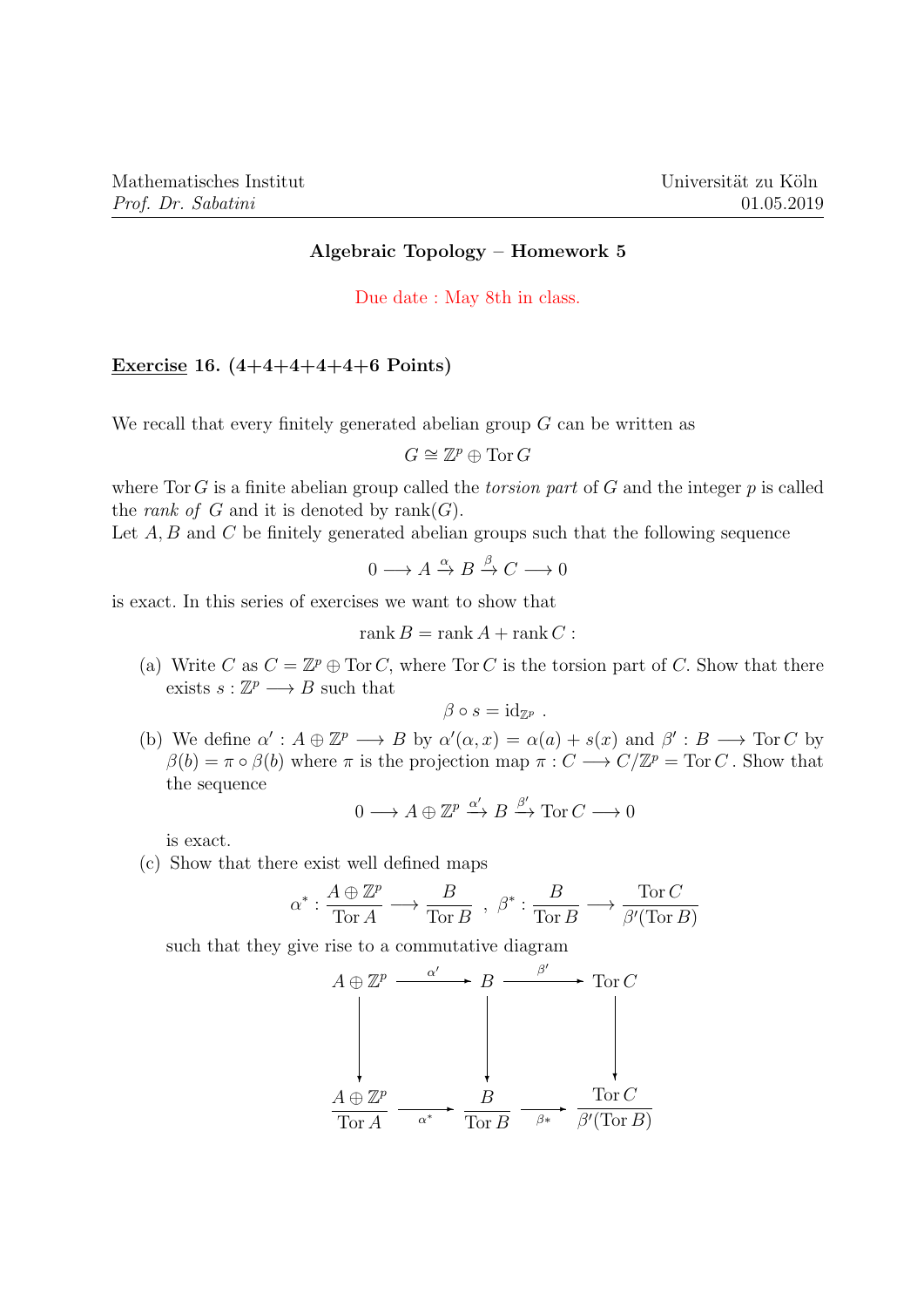and such that the sequence

$$
0 \longrightarrow \frac{A \oplus \mathbb{Z}^p}{\text{Tor } A} \xrightarrow{\alpha^*} \frac{B}{\text{Tor } B} \xrightarrow{\beta^*} \frac{\text{Tor } C}{\beta'(\text{Tor } B)} \longrightarrow 0
$$

is exact.

(d) Let  $D$  be a finite abelian group and  $r, s$  be nonnegative integers such that we have a short exact sequence of abelian groups

 $0 \longrightarrow \mathbb{Z}^r \longrightarrow \mathbb{Z}^s \longrightarrow D \longrightarrow 0.$ 

Show that  $r = s$ . Hint: Show that the sequence gives rise to an isomorphism of vector spaces  $\mathbb{Q}^r \longrightarrow \mathbb{Q}^s$ .

(e) Write A as  $A = \mathbb{Z}^m \oplus \text{Tor } A$  and B as  $B = \mathbb{Z}^n \oplus \text{Tor } B$ . Use the previous exercises to conclude that

$$
rank B = n = m + p = rank A + rank C.
$$

(f) Let  $C_i$  be finitely generated abelian groups. Prove that given a chain complex :

$$
0 \longrightarrow C_n \xrightarrow{\partial_n} C_{n-1} \longrightarrow \cdots \xrightarrow{\partial_1} C_0 \longrightarrow 0
$$

with homology groups  $H_i(C)$ , then

$$
\sum_{i=0}^{n} (-1)^{i} \operatorname{rank}(C_{i}) = \sum_{i=0}^{n} (-1)^{i} \operatorname{rank}(H_{i}(C)).
$$

## Exercise 17.  $(6+6$  Points)

- (a) Compute the homology groups  $H_n(X, A)$  where X is  $S^2$  or  $S^1 \times S^1$  and A is a finite set of points.
- (b) Compute the groups  $H_1(X, A)$  and  $H_1(X, B)$  for X a closed orientable surface of genus two with  $A$  and  $B$  the circles shown in the picture below.